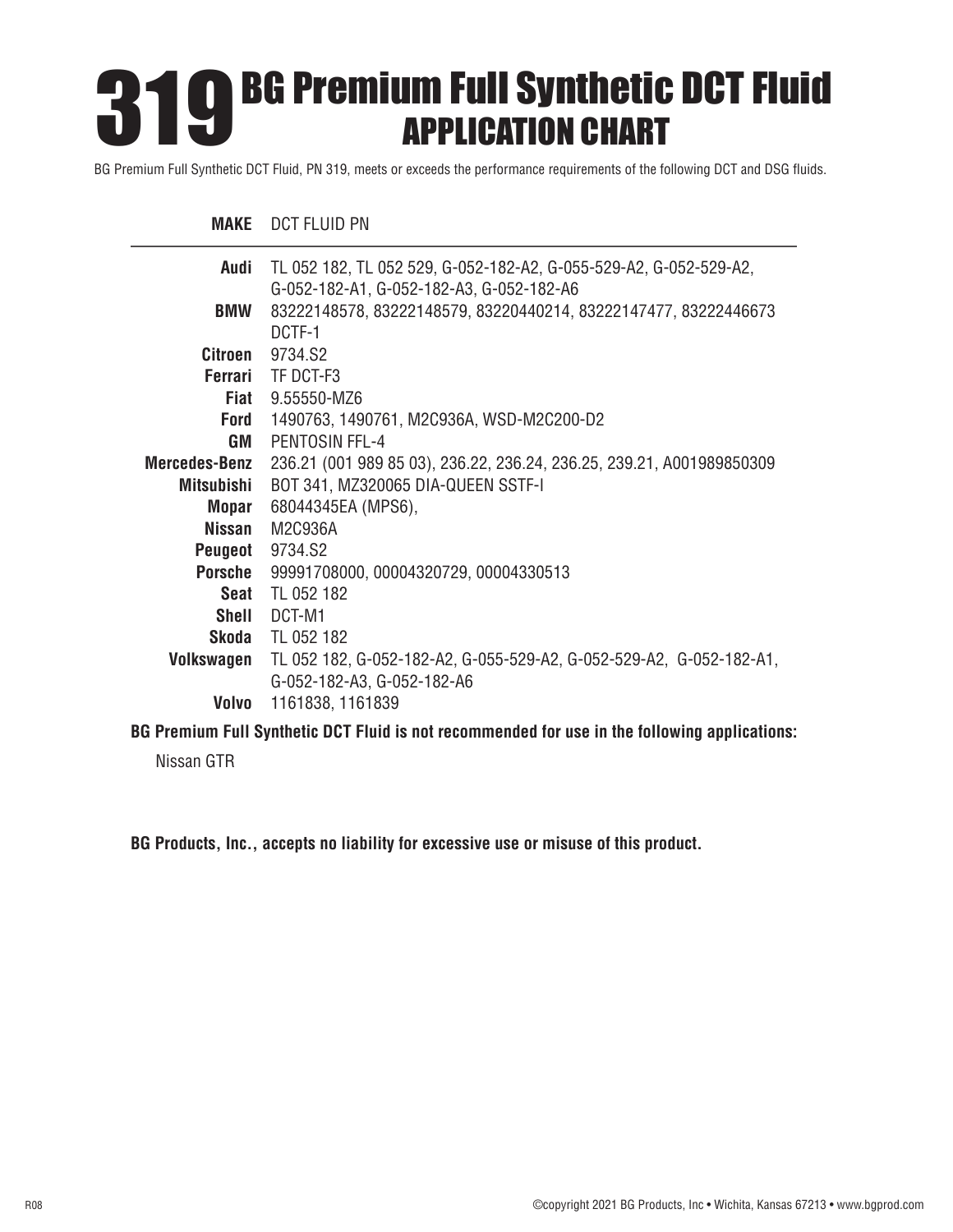## **Revision date** 3-12-21

- **Revisions** Added GM -PENTOSIN FFL-4
	- **2-16-21 Added to Porsche** -00004330513
	- **8-10-20 Added to Mercedes** -236.22, 236.24, 239.21
	- **7-22-20 Added to BMW** -83222446673
	- **8-9-18 Updated Product Name** -BG PREMIUM FULL SYNTHETIC DCT FLUID
	- **9-22-17 Added to Audi and Volkswagen** -G052182A1, G052182A3, G052182A6
	- **5-23-17 Added to Shell**  -DCT-M1
	- **2-2-17 Added to BMW** -DCTF-1

 **Added to MOPAR** -68044345EA (MPS6)

 **Added to FERRARI** -TF DCT-F3

## **Added to FIAT**

-9.55550-MZ6

#### **Added to FORD**

-1490763, 1490761, WSD-M2C200-D2

## **Added to MERCEDES-BENZ**

-236.21, A001989850309, 236.25

### **Added to MITSUBISHI** -BOT 341

- **1-19-17 Added to Audi and VW** 
	- -G-055-529-A2 -G-052-529-A2